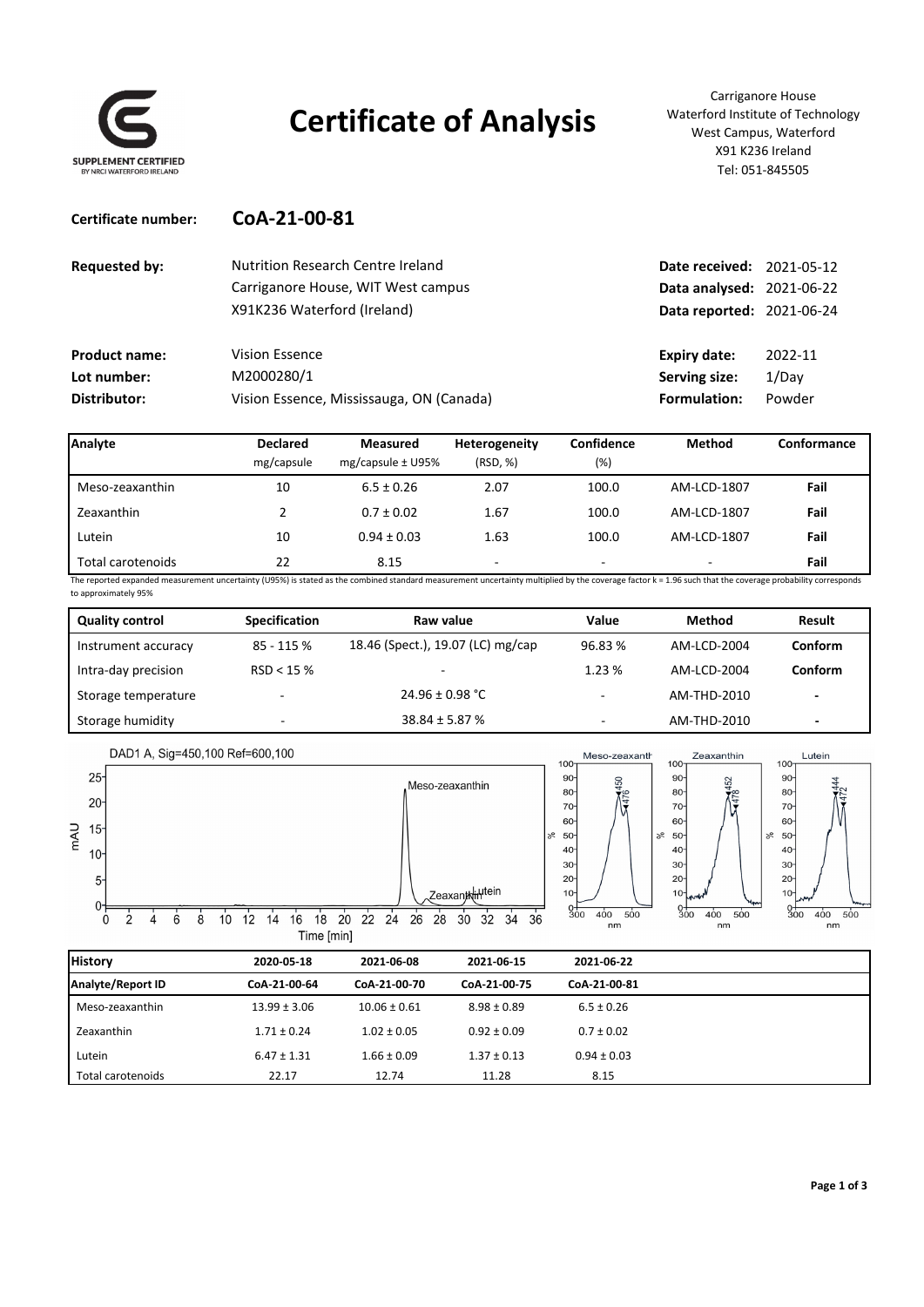

## **Comments**



The present analysis is the fourth we carry out on Vision Essence with Lot number M2000280/1. This analysis has been performed five weeks after opening the bottle.

In the graph above, we have represented the concentration of meso-zeaxanthin, zeaxanthin and lutein per capsule at time zero, and weeks three, four and five after opening the product. The rate of degradation of each of these carotenoids in this product after opening can be observed.

The bottle analyzed contains 90 capsules (a supply for three months of treatment). After five weeks of opening the bottle, the total amounts of carotenoids measured is 37 % of the total measured the day the bottle was opened and analysed. The conservation conditions of the product are 25 °C and 35 ‐ 40 % humidity.

In our previous analyses of this product, we concluded that Vision Essence with Lot number M2000280/1 fails to comply with Supplement Certified criteria and also fails to comply with the Quality of Natural Health Products Guide by the Natural and Non‐prescription Health Products Directorate (NNHPD), Health Canada (May 1st, 2015). This product continues degrading over time.